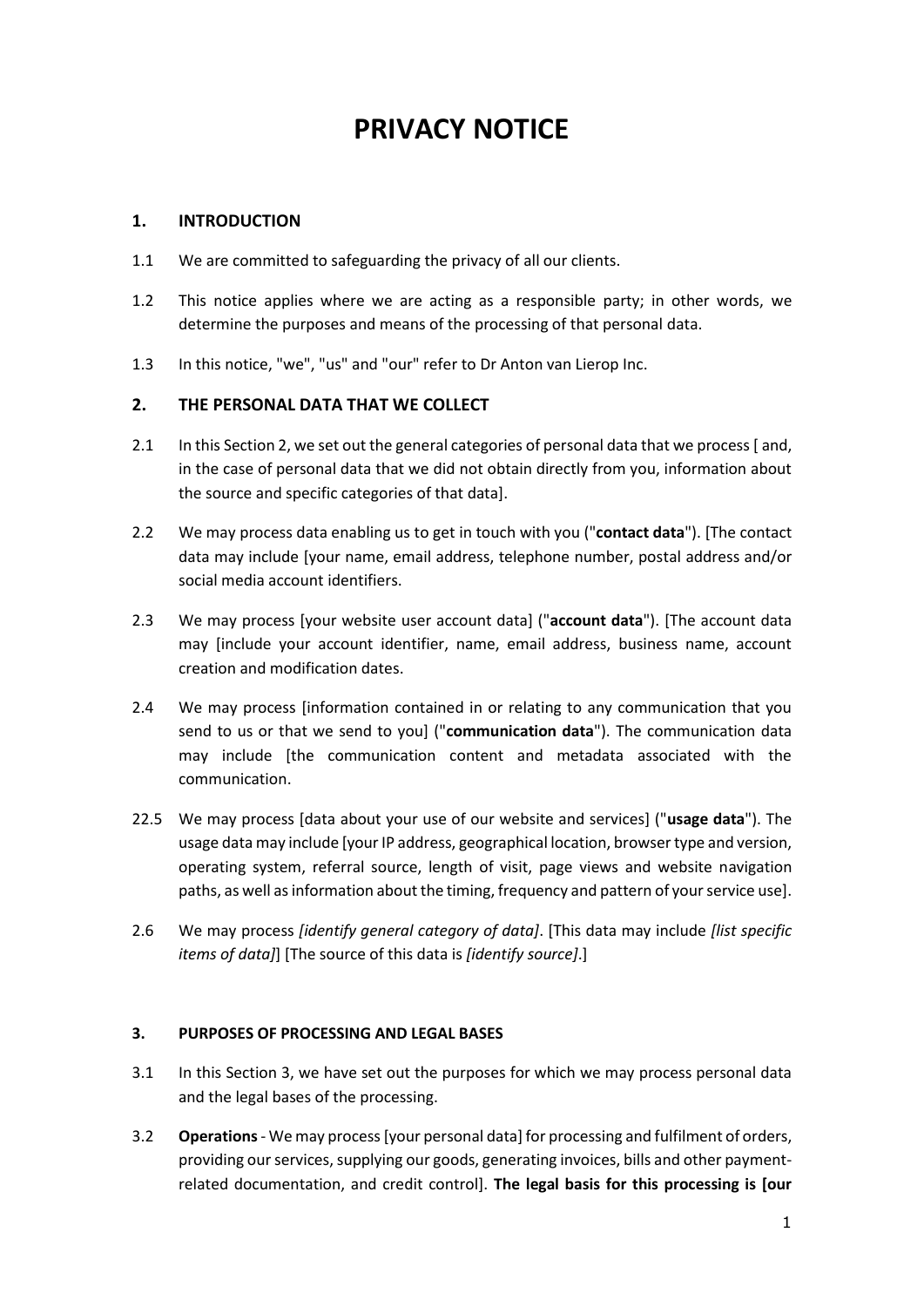**legitimate interests**, namely [the proper administration of our services and business]] OR [the performance of a contract between you and us and/or taking steps, at your request, to enter into such a contract] OR [*[specify basis]*].

- 3.3 **Publications**  We may process [account data] for [the purposes of publishing such data through our services in accordance with your express instructions]. The legal basis for this processing **is [consent] OR [our legitimate interests**, namely [the publication of content in the ordinary course of our operations]] OR [the performance of a contract between you and us and/or taking steps, at your request, to enter into such a contract] OR [*[specify basis]*].
- 3.4 **Relationships and communications** We may process [contact data, account data, transaction data and/or communication data] for [the purposes of managing our relationships, communicating with you (excluding communicating for the purposes of direct marketing) by email, SMS, post, fax and/or telephone, providing support services and complaint handling]. The legal basis for this processing is **[our legitimate interests**, namely [communications with our visitors, service users, individual customers and customer personnel, the maintenance of relationships, and the proper administration of our website, services and business]] **OR [***[specify basis]***].**
- 3.5 **Record keeping**  We may process [your personal data] for [the purposes of creating and maintaining our databases, back-up copies of our databases and our business records generally]. The legal basis for this processing is **our legitimate interests**, namely [ensuring that we have access to all the information we need to properly and efficiently run our business in accordance with this notice].
- 3.6 **Security**  We may process [your personal data] for [the purposes of security and the prevention of fraud and other criminal activity]. The legal basis of this processing is our **legitimate interests**, namely [the protection of our website, services and business, and the protection of others].
- 3.7 **Insurance and risk management** We may process [your personal data] where necessary for [the purposes of obtaining or maintaining insurance coverage, managing risks and/or obtaining professional advice]. The legal basis for this processing is our **legitimate interests**, namely [the proper protection of our business against risks].
- 3.8 **Legal claims** We may process [your personal data] where necessary for [the establishment, exercise or defence of legal claims, whether in court proceedings or in an administrative or out-of-court procedure]. The legal basis for this processing is our **legitimate interests**, namely [the protection and assertion of our legal rights, your legal rights and the legal rights of others].
- 3.9 **Legal compliance and vital interests** We may also process your personal data where such processing is necessary for compliance with a legal obligation to which we are subject or in order to protect your vital interests or the vital interests of another natural person.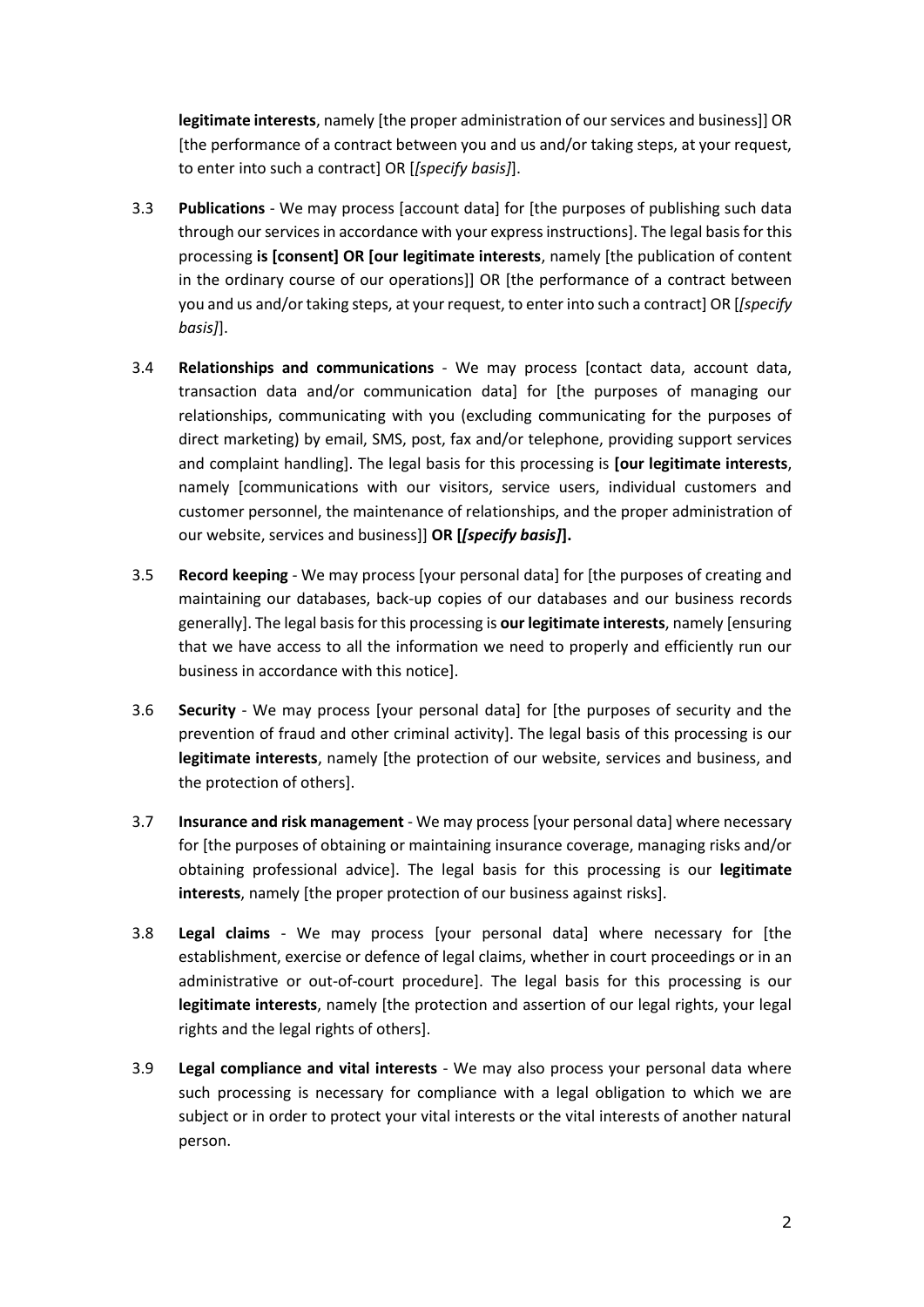#### **4. Providing your personal data to others**

- 4.1 *Personal data and ICD codes (diagnoses)* will be stored on the servers of our hosting services providers identified at *www.entspecialistpaarl.co.za*.
- 4.2 We may disclose personal data and ICD diagnosis codesto our suppliers or subcontractors insofar as reasonably necessary for *billing reasons*.
- 4.3 Financial transactions relating to our services are OR may be handled by our payment services providers. We will share transaction data with our payment services providers only to the extent necessary for the purposes of processing your payments, refunding such payments and dealing with complaints and queries relating to such payments and refunds.
- 4.4 In addition to the specific disclosures of personal data set out in this Section 4, we may disclose your personal data where such disclosure is necessary for compliance with a legal obligation to which we are subject, or in order to protect your vital interests or the vital interests of another natural person. We may also disclose your personal data where such disclosure is necessary for the establishment, exercise, or defence of legal claims, whether in court proceedings or in an administrative or out-of-court procedure.

#### **5. International transfers of your personal data**

- 5.1 We may transfer [your personal data] from South Africa across borders with your prior written consent.
- 5.2 We will make an adequacy determination with respect to **[the data protection laws of each of these countries]**.][ Transfers to [each of these countries] will be protected by appropriate safeguards, namely [the use of standard data protection clauses adopted or approved by the competent data protection authorities, a copy of which can be obtained from *[source]*] OR [*[specify appropriate safeguards and means to obtain a copy]*].

## **6. Retaining and deleting personal data**

- 6.1 This Section 6 sets out our data retention policies and procedures, which are designed to help ensure that we comply with our legal obligations in relation to the retention and deletion of personal data.
- 6.2 Personal data that we process for any purpose or purposes shall not be kept for longer than is necessary for that purpose or those purposes.
- 6.3 We will retain your personal data as follows:
	- (a) contact data will be retained for a minimum period of 5 years following the date of the most recent contact between you and us, and for a maximum period of *7 years*;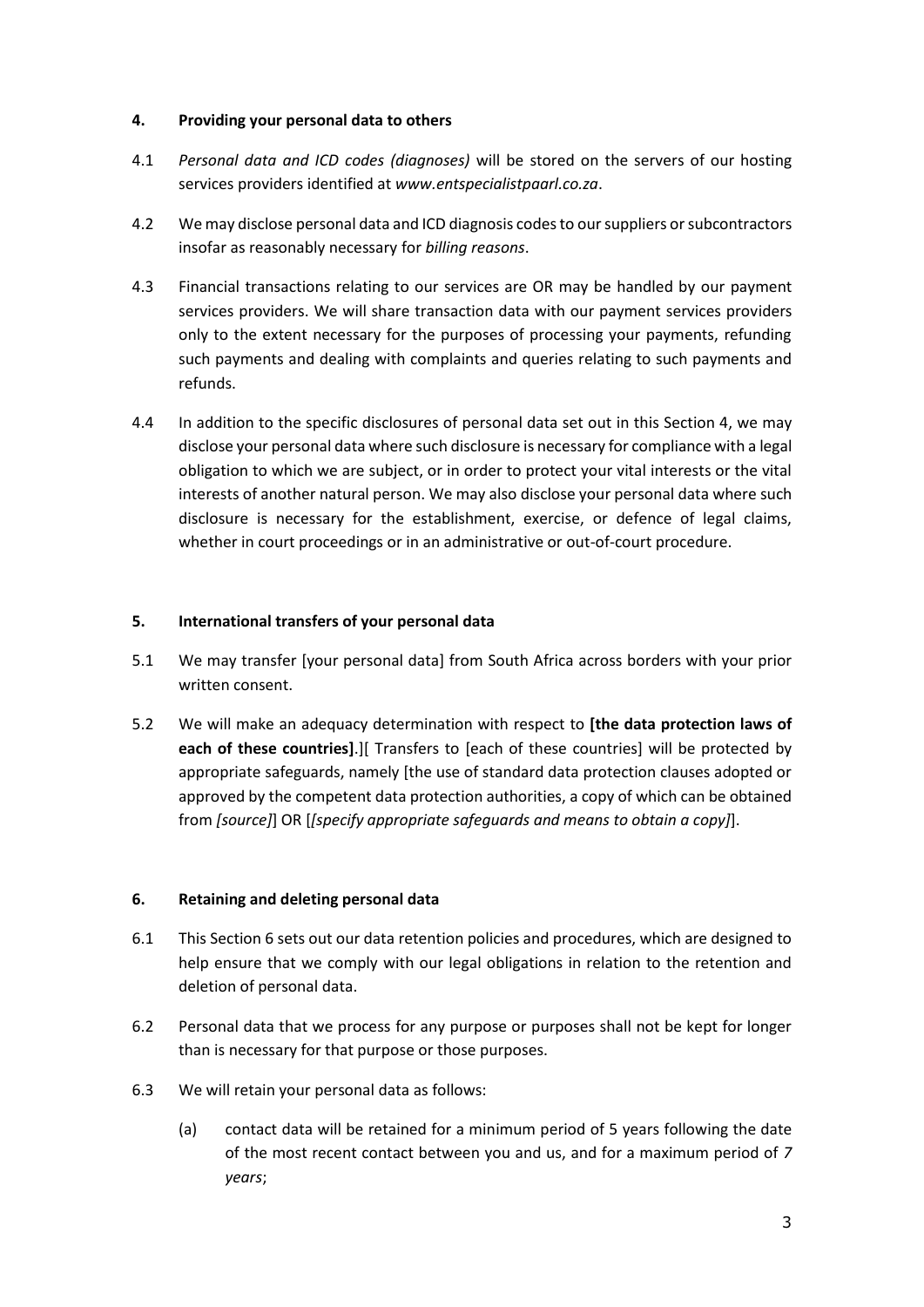- (b) account data will be retained for a minimum period of *5 years* following the date of closure of the relevant account, and for a maximum period of *7 years* following that date;
- (c) transaction data will be retained for a minimum period of *5 years* following the date of the transaction, and for a maximum period of *7 years* following that date];
- (d) communication data will be retained for a minimum period of *5 years* following the date of the communication in question, and for a maximum period of *7 years*  following that date];
- (e) [usage data will be retained for *5 years* following the date of collection].
- 6.4 Notwithstanding the other provisions of this Section 6, we may retain your personal data where such retention is necessary for compliance with a legal obligation to which we are subject, or in order to protect your vital interests or the vital interests of another natural person.

## **7. Your rights**

- 7.1 Your principal rights under data protection law are:
	- (a) **the right to access** you can ask for copies of your personal data;
	- (b) **the right to rectification** you can ask us to rectify inaccurate personal data and to complete incomplete personal data;
	- (c) **the right to erasure** you can ask us to erase your personal data;
	- (e) **the right to object to processing** you can object to the processing of your personal data;
	- (g) **the right to complain to a supervisory authority** you can complain about our processing of your personal data; and
	- (h) **the right to withdraw consent** to the extent that the legal basis of our processing of your personal data is consent, you can withdraw that consent.
- 7.3 These rights are subject to certain limitations and exceptions.
- 7.4 You may exercise any of your rights in relation to your personal data [by written notice to us, using the contact details set out below].

## **8. Amendments**

- 8.1 We may update this notice from time to time by publishing a new version on our website.
- 8.2 You should check this page occasionally to ensure you are happy with any changes to this notice.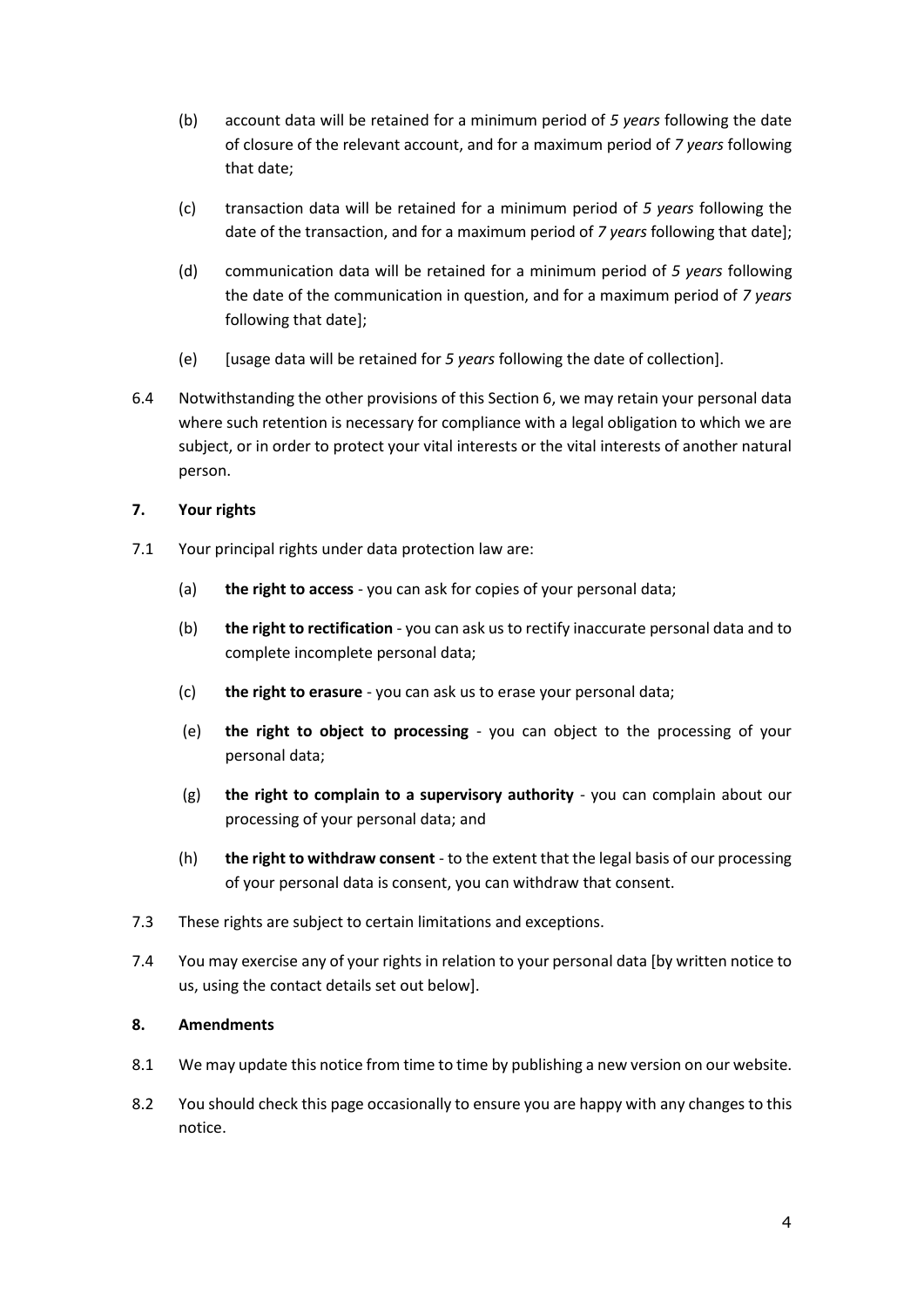8.3 We [may] OR [will] notify you of [changes] OR [significant changes] to this notice [by email].

#### **9. Our details**

- 9.2 We are registered in South Africa, under registration number *2019/040074/21*, and our registered office is at *74 Berlyn str, Paarl, 7646*.
- 9.3 Our principal place of business is at *74 Berlyn str, Paarl, 7646*.
- 9.4 You can contact us:
	- (a) by post, to the postal address given above;
	- (b) using our website contact form;
	- (c) by telephone, on 021 872 7472; or
	- (d) by email, using paarlent@worldonline.co.za.

#### **10. Information Officer**

10.1 Our Information Officer's contact details are Dr Anton van Lierop, tel 021 872 7472.

#### **Date**

11.1 Date last reviewed 28/6/2021

## **ADDENDUM LEGITIMATE INTEREST**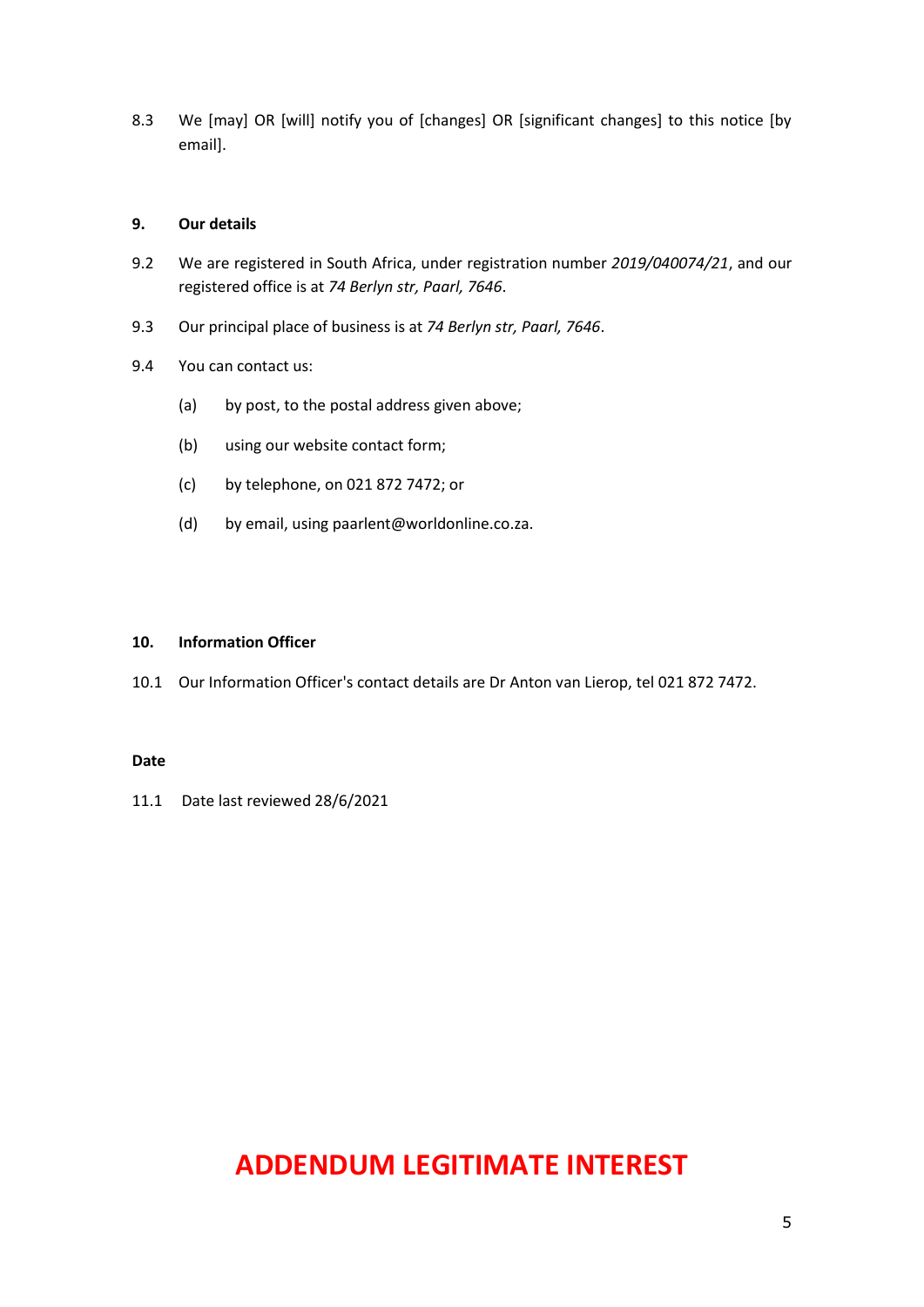#### **INTERPRETATION OF TERM "***LEGITIMATE INTEREST***"**

Relying on the "*legitimate interests*" defence of the data subject, the responsible party or a third party may thus find a way to get around some of the more restrictive provisions of POPI, when coming under scrutiny for seemingly not adhering to certain sections. It will be up to the Regulator to determine the interpretation and scope of the term "*legitimate interests*" and it seems likely that it will seek guidance from the European Unions' General Data Protection Regulation 2016/679 (GDPR), The GDPR is a regulation in EU law on data protection and privacy, but unlike POPI, it is limited to the protection of natural persons and does not extend to juristic persons.

Section 233 of the Constitution of the Republic of South Africa, 1996 provides for the consideration of relevant international law in interpreting areas of uncertainty in South African law. Such guidance will be essential, especially since the term "*legitimate interest*" is not defined in POPI and, as the relevant provision will only commence on 1 July 2020, no case law on this POPI related issue exists.

Although there has been much speculation regarding the issue of "*legitimate interests*", the South African Law Society has noted that much of this is based on an interpretation in favour of the data processor, rather than the data subject and have put forward the view that this approach is contrary to the provisions of the GDPR and is unlikely to find favour with the Regulator.

In its guidelines issued during 2018, the Law Society submitted that when considering the legitimate interests of a responsible- or third party, the data subject's constitutional right to privacy must be balanced with the rights of the processor. The fact that the right to privacy is expressly protected in the South African Bill of Rights is an important consideration when undertaking this balancing of rights.

The GDPR has established a three-pronged test in interpreting "*legitimate interests*", which is derived from Article 6(1)(f) of the GDPR and it is likely that the Regulator will, at least in the beginning, follow a similar approach. This test, which makes provision for three key elements of legitimate interests has been developed and confirmed by the Court of Justice in the European Union in the *Rigas* case C-13/16, 4 May 2017. The test looks at purpose, necessity and balance. It first asks, *"Is there a legitimate reason or purpose for the processions?*", secondly "*Is processing the information necessary for that purpose*" and thirdly "*Is the legitimate interest overridden by the interests of the data subject?*" Only once all three these questions have been answered, will a determination be made on "*legitimate interest*".

In addition to seeking guidance from the GDPR, the Regulator might also start looking to industry specific code, such as those developed by companies in line with the Consumer Protection Act 68 of 2008. If such industry code is subsequently accepted by the Regulator, it may become part of POPI.

#### **Practical consequences**